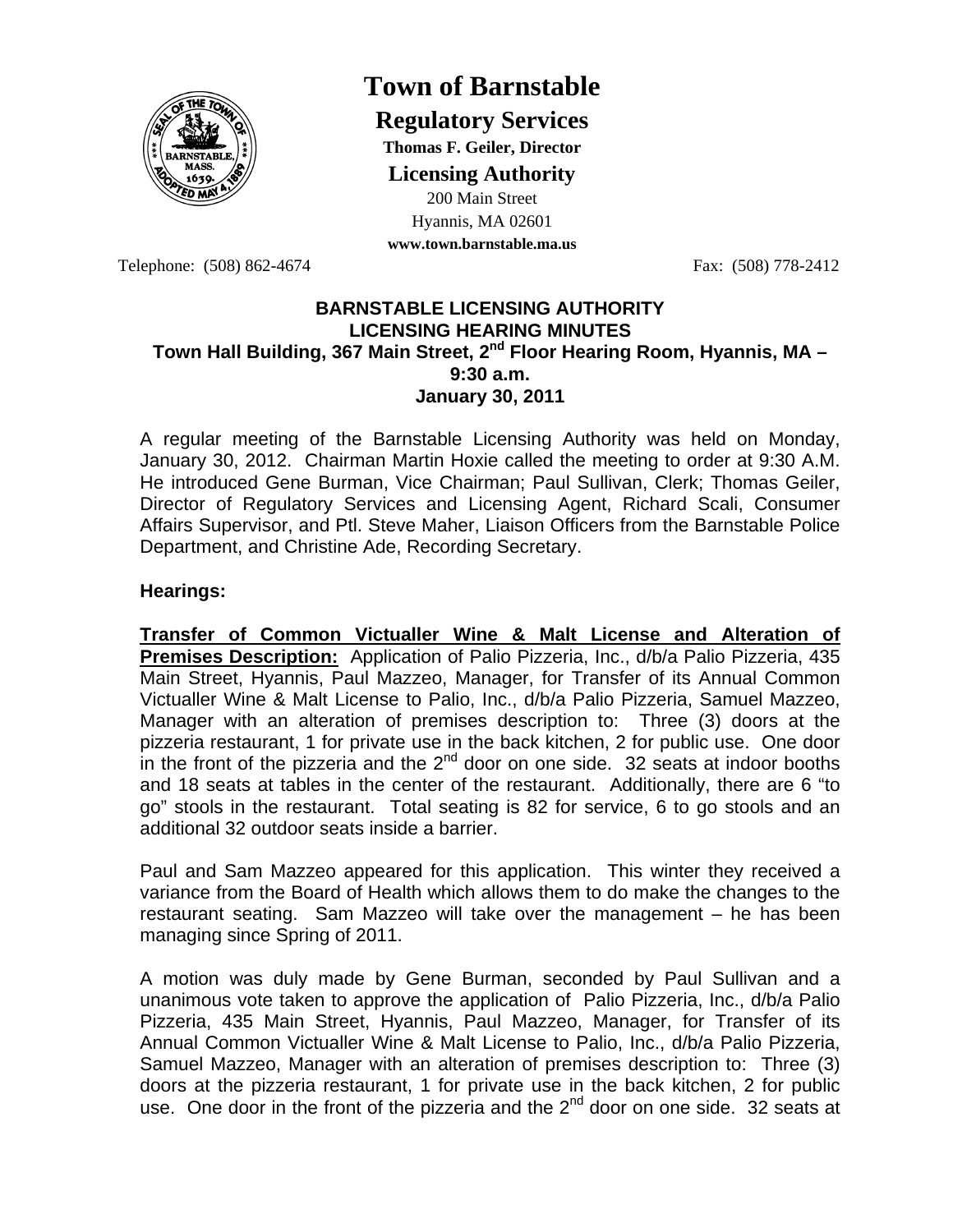indoor booths and 18 seats at tables in the center of the restaurant. Additionally, there are 6 "to go" stools in the restaurant. Total seating is 82 for service, 6 to go stools and an additional 32 outdoor seats inside a barrier.

**New Class I Auto Dealer License:** Application of 1056 Enterprises, Inc., d/b/a Kia of Cape Cod, 1020 Iyannough Road (Admin. Offices), 1040 Iyannough Road (Customer Service & parking for 11 vehicles outside and 10 inside) & 1056 Iyannough Road (39 display and 9 customer vehicles), and 756 Bearse's Way, Hyannis (vehicle storage), Jack G. Carter, Jr., Manager, for a Class I Auto Dealer License. Hours of operation will be Monday through Thursday, 7 am to 8 pm, Friday 7 am to 6 pm, and Sat. 7 am to 5 pm.

Brian Scarpolini and Donna Bird appeared for the license for KIA of Cape Cod. Mr. Hoxie asked if there were any questions and there were none.

A motion was duly made by Paul Sullivan, seconded by Gene Burman with the understanding that it is not necessarily just KIA vehicles but all other makes can be stored there and a unanimous vote taken to approve the application of 1056 Enterprises, Inc., d/b/a Kia of Cape Cod, 1020 Iyannough Road (Admin. Offices), 1040 Iyannough Road (Customer Service & parking for 11 vehicles outside and 10 inside) & 1056 Iyannough Road (39 display and 9 customer vehicles), and 756 Bearse's Way, Hyannis (vehicle storage), Jack G. Carter, Jr., Manager, for a Class I Auto Dealer License. Hours of operation will be Monday through Thursday, 7 am to 8 pm, Friday 7 am to 6 pm, and Sat. 7 am to 5 pm.

**New Annual All Alcohol Common Victualler License, Daily Live, Non-Live & Sunday Entertainment Licenses:** Application of The Mill Street Tavern, Inc., d/b/a Duck Inn Pub, 447 Main Street, Hyannis, MA, John N. Greene, Manager, for a New Annual All Alcohol Common Victualler License with indoor seating for 50, patio seating for 44, total seating 94 (17 at bar, 28 at tables, 5 in casual area, 44 on patio). Restaurant open 8 am to 12:45 am. Also requesting live entertainment for up to 5 entertainers, dancing for patrons, non-live entertainment including karaoke and a jukebox, all from 1 pm to 12:45 am daily.

Attorney Peter O'Keeffe appeared for Duck Inn Pub. He appeared with John Greene who is the proposed Manager and the other principal, Joe Sauro, and advised they have entered into a long term lease for the restaurant, which had been run as an Innholder license in the past. They reduced the seating for which they originally applied, taking out a loveseat and a table with 4 seats – so the employees could be accounted for on the occupancy permit. Their seating was originally at 55 and now is 50 in the interior. The manager has worked in many town restaurants, most recently manager of Hyannis Angler's and Oceans. Parking is adequate. They are asking for entertainment – have asked for 5 entertainers but probably will not use that many on a regular basis. All entertainment will be confined inside and there will be no speakers on the patio.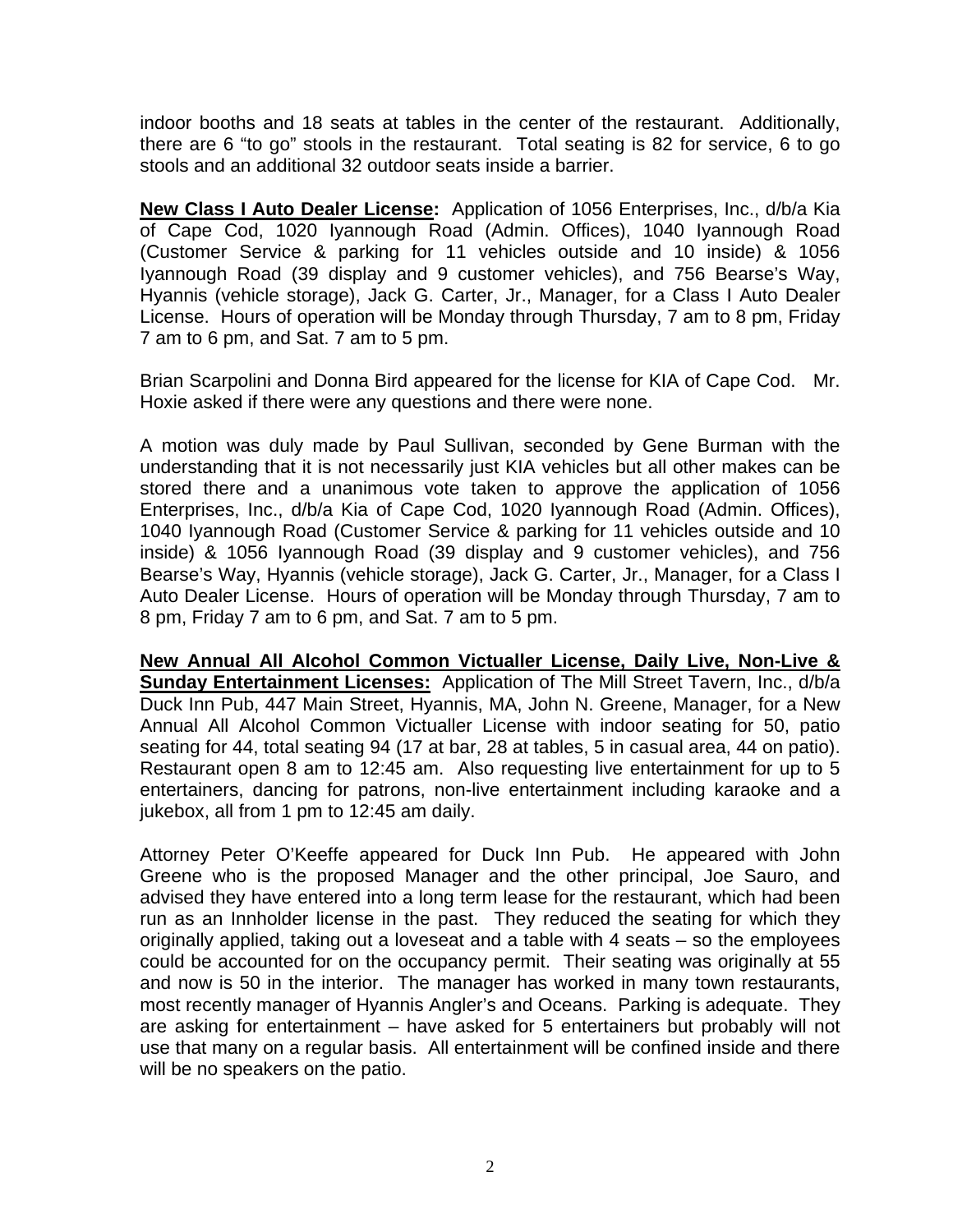Mr. Hoxie stated the outside speakers on the patio were the problem in the past – and it is important to contain noise in the premises. Officer Maher stated 5 entertainers seems excessive. He also added that it then brings down the capacity to 45 for seating. Even with a single entertainer they had problems in the past. He is cautioning them not to leave the patio doors open, as the noise travels outside the building. He said the entertainment area is shown by the couch – will that change when the 5 entertainers come in to perform? Attorney O'Keeffe said that the couches can easily be pushed against the wall and one has been eliminated – the one closest to the office. That would leave plenty of room. Officer Maher stated there should then be a change in capacity when there is entertainment. Mr. Burman stated there has been a sanction in the past on this location – asked if it had been served? Mr. Scali believes it has. Mr. Hoxie stated we need to check on this.

Mr. Hoxie said he is reluctant to grant 5 entertainers as it is so small there; he believes 3 would be more appropriate. Mr. Greene said he has lived with 3, but a few jazz groups and musicians ask if they can bring in a bass player – they want the flexibility for that type of entertainment. It will not be a regular thing. They need this to give them the flexibility to change with the type of group. Mr. Hoxie stated we did have a problem – it will be difficult in the summer to keep the noise from that patio. Mr. Greene stated no speakers will be on the patio. The premises are air conditioned, and the doors will be closed when there is entertainment. Mr. Burman stated 3 entertainers even is stretching it, because of the size of the space. He stated he can't hear when the noise is so loud in a small space. Unless they will be insulating the building, the noise from live entertainment would be too much with 5. Mr. Sullivan stated he has observed the same things as the others – and if there are 5 entertainers granted here, then other establishments in the area will want the same thing. He thinks the Board is trying to help him by limiting them to 3 entertainers. Mr. Greene said he can live with 3. Mr. Sullivan stated that in itself is a little troublesome. Mr. Hoxie asked if they move the couch does that change – the  $2^{nd}$  couch is removed permanently stated Mr. Scali; that one is eliminated and it has to stay as shown on the approved plan. Mr. Geiler stated he is not concerned about the 5 but back to basics – understand the rule book and what their responsibility is there. There are several neighbors who have made complaints in the past so be aware. You need to know what the limits are. If there is a violation there is no justification for it. You have every chance to walk outside and see if your noise level is too high. It isn't a big structure, but certainly can contain noise for a small music group. He stated the owner of the hotel is doing a lot of work on it and is sure the Duck Inn Pub will also be upgraded and that is a good thing. Their experience is such that they know what Hyannis is about. The Achilles heel is the entertainment – you must ensure it is not a noise problem so if the business is built on having the entertainment and it went away they would be in trouble. Joe Sauro was asked about his involvement in the restaurant. He said he has known his partner John 25 years. He also owns a restaurant in Wareham. His role is strictly to do what John needs him to do. He does not plan to spend a whole lot of time there, but will be in when needed and will be financially supporting it.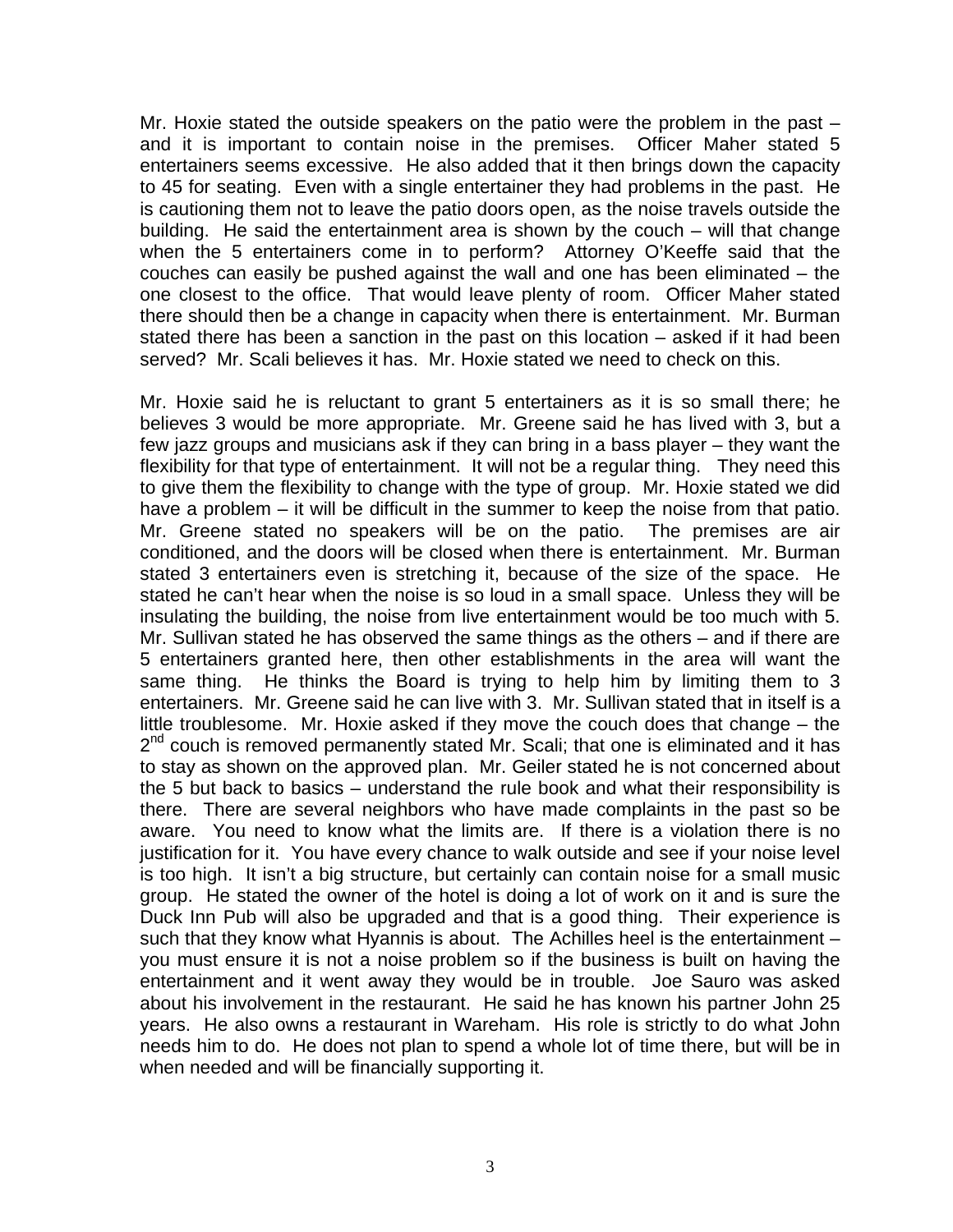A motion was duly made by Gene Burman, seconded by Paul Sullivan and a unanimous vote taken to approve the application of The Mill Street Tavern, Inc., d/b/a Duck Inn Pub, 447 Main Street, Hyannis, MA, John N. Greene, Manager, for a New Annual All Alcohol Common Victualler License with indoor seating for 50, 5 employees, patio seating for 44, total seating 94 (17 at bar, 28 at tables, 5 in casual area, 44 on patio), hours of 8 am to 12:45 am., an annual live entertainment license for up to 3 entertainers, dancing for patrons, a non-live entertainment license for a jukebox, and a karaoke license, all from 1 pm to 12:45 am daily.

**New Pool Table License:** Application of House of Bud's, Inc., 959 Bearse's Way, Hyannis, Candace Chambers, Manager, for an annual Pool Table License (1 pool table) and Sunday Entertainment License, hours of use to be 11:30 am – 12:45 am M-Sat; noon to 12:45 am Sun. Continued from January 9, 2012 hearing.

Mr. Hoxie confirmed they have notified abutters. Candace Chambers and Timothy Townsend appeared for their application for a pool table. There were no objections from the Board or police liaison officers.

A motion was duly made by Gene Burman, seconded by Paul Sullivan and a unanimous vote taken to approve the application of House of Bud's, Inc., 959 Bearse's Way, Hyannis, Candace Chambers, Manager, for an annual Pool Table License (1 pool table) and Sunday Entertainment License, hours of use to be 11:30 am – 12:45 am M-Sat; noon to 12:45 am Sun.

**New Annual Retail Beer & Wine Package Store License:** Application of ML Fruit & Produce, Inc., d/b/a Lambert's Rainbow Fruit, 1000 West Main Street, Centerville, Matthew W. Lambert, Manager, for a new Annual Wine & Malt Retail Package Store license. Hours of alcohol sales to be Mon-Sat 8 am to 7 pm, Sun noon to 7 pm. Continued from January 9, 2012 hearing. Mr. Hoxie stated the purpose of the continuation was so that the ABCC could confirm our Barnstable quota.

Attorney Ted Schilling appeared for ML Fruit & Produce, Inc.

Mr. Scali advised the Board that we had faxed the pertinent information to Ralph Sacramone as he had offered to expedite the process for us, but we have not heard definitively back from Ralph or Bill Kelly at the ABCC on the number of available Package Store Wine & Malt Licenses that Barnstable actually has currently. We show two and they show one, but advised they have not processed our 2012 renewal package in which we lost 2 licenses. They asked if we did not have it by Monday would it cause a problem; Mr. Scali said yes it would as we have another application. They said they have not gotten to it yet. We are confident that there is a license available but have not received the information.

A motion was duly made by Gene Burman, seconded by Paul Sullivan and a unanimous vote taken to again continue the application of ML Fruit & Produce, Inc., d/b/a Lambert's Rainbow Fruit, 1000 West Main Street, Centerville, Matthew W.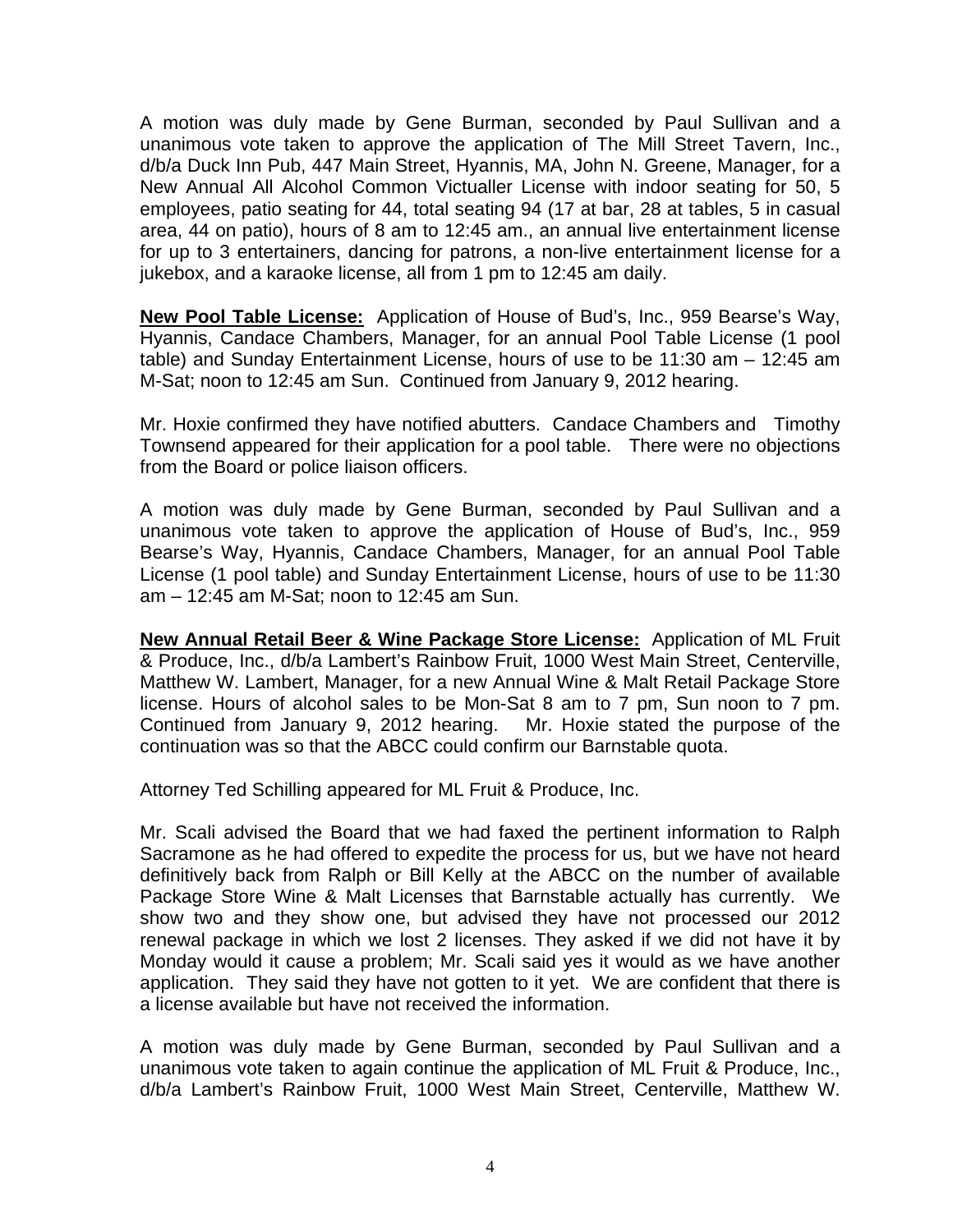Lambert, Manager, for a new Annual Wine & Malt Retail Package Store license. Hours of alcohol sales to be Mon-Sat 8 am to 7 pm, Sun noon to 7 pm to the February 13, 2012 hearing so it can be determined whether or not there is an available Package Store Wine & Malt License in Barnstable and if the license is still not confirmed as available, Licensing will continue it to the 3/12/12 hearing and call the applicant attorney so they do not have to attend on 2/13/12.

Mr. Geiler stated we are not accepting any more applications for Package Store Wine and Malt licenses so we do not have a problem of going over our quota. Gene Burman stated we MUST take in applications, even though we do not have an open license confirmed – he said he learned this from Ralph Sacramone at the recent seminar. Mr. Geiler stated doing that comes with a big penalty – if someone files and the license is denied as there are none available, they are prohibited from applying again for a year.

**Show Cause Hearing:** Show Cause Hearing for Cape Cod Precious Gems & Coins, 48 Iyannough Road, Hyannis, MA, Carl Marchetti, Manager, for revocation of its Junk Dealer License as a result of information presented to the Licensing Authority by Detective Sgt. John Murphy of the Barnstable Police Department at the December 7, 2009 Licensing Authority Hearing for failure to comply with the Town of Barnstable Rules and Regulations under Chapter 502 regarding non-reporting of items purchased for sale, that it purchased items which appear on a list of stolen property, and a determination that Mr. Marchetti is an improper person to hold a Junk Dealer License, to show cause why its Junk Dealer License should not be permanently revoked. Continued from 8/10/11, 2/14/11, 6/20/11, 9/19/11. Along with this hearing, the renewal/non-renewal of the Junk Dealer License for 2011-2012 will be determined. Attorney Atwood's Office advised they were still in Court for 9/24/11 but the matter should be wrapped up for the 10/24/11 hearing. Request was made to continue this hearing to 10/24/11 and it was then continued to January 30, 2012 as the prior Licensee was still in Court. Mr. Hoxie confirmed that this hearing would be continued at the request of Licensee's attorney to March 26, 2012.

## **Business Meeting:**

Tom Holmes came forward as a representative of the Hyannis Water Board, requesting we look into the license of Ferreira's to determine whether we should have a Show Cause Hearing to be modified, suspended or revoked. Mr. Sullivan stated he got a call from Deb Krau about this; and Town Attorney, Health people and Licensing are all looking into this issue. Mr. Geiler asked if this relates to the recent incident – Mr. Holmes stated it does. Mr. Geiler stated the Town will work cooperatively with the Fire Department, etc. to make an appropriate recommendation to the Licensing Authority. He said that this Board looks highly on the water issues, as it has in the past. The information will not get to the Licensing Authority until authorities investigate and bring it to the Licensing Board. He said he is talking weeks, not months.